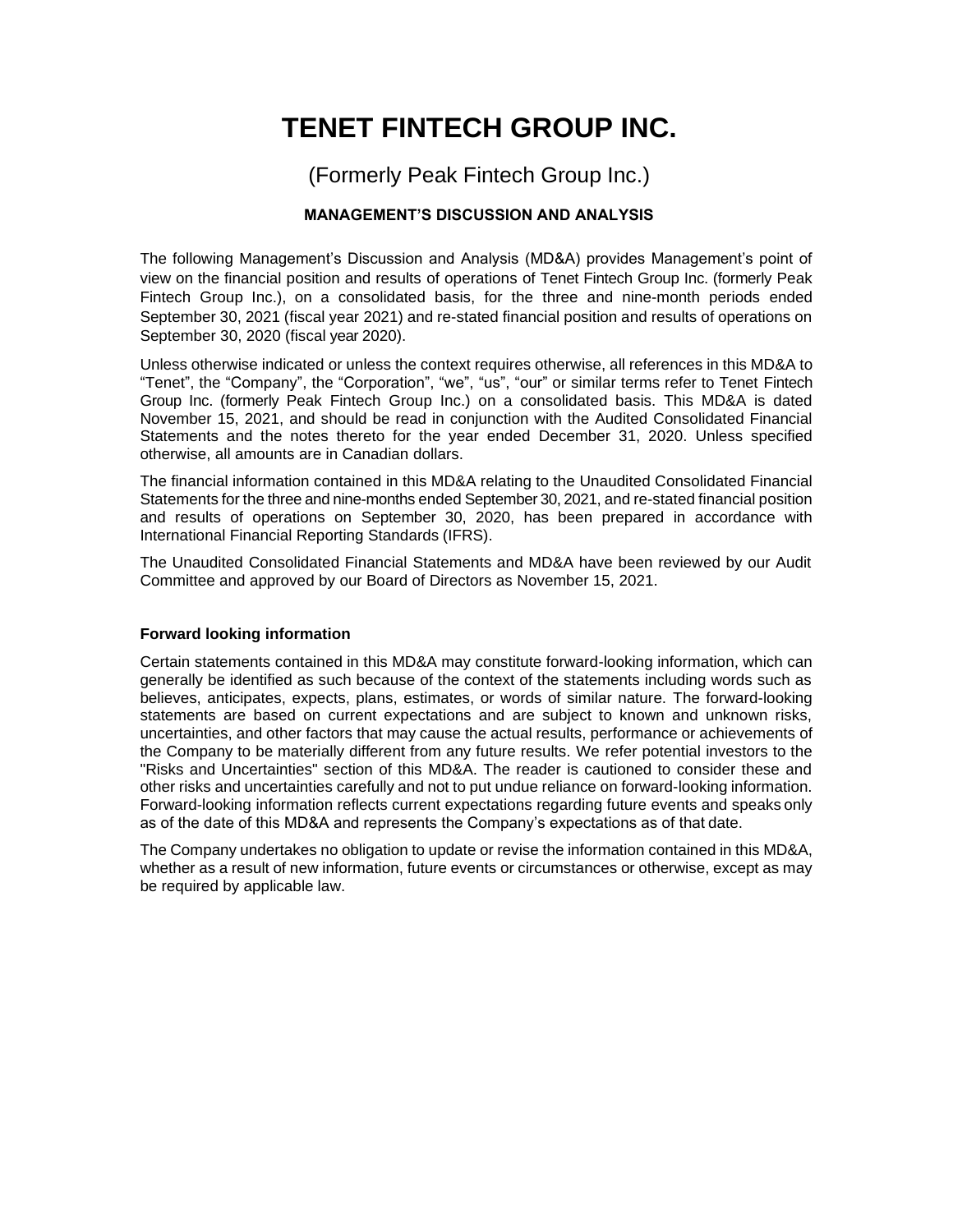# **Structure**

The following chart summarizes the corporate structure of the Company.



#### **Business Overview**

Tenet (CSE: PKK) (OTCQB: PKKFF), is the parent company of a group of innovative financial technology (Fintech) subsidiaries operating primarily in the commercial lending industry. Tenet's subsidiaries bring together lending financial institutions and businesses to create the "Business Hub", an ecosystem where analytics and artificial intelligence are used to facilitate transactions between its members.

# **Operating Highlights for the Quarter**

A variety of business development initiatives, investments and partnerships in Q4 2020 and Q1 2021 led to a record-setting \$30.6M revenue second quarter for Tenet and the Company's first ever quarterly profit. This recipe for success was followed by the Company in the third quarter of 2021 with a number of events and investments during the quarter that are expected to have significant impacts on the Company's financial performance going forward. Although Tenet generated almost \$26M in the third quarter, without the benefit of a major event such as the 618 Shopping Festival that took place in Q2, the Company used the quarter as a springboard for future growth, much the same way events that took place in Q4 2020 and Q1 2021 combined to take the Company's revenue to new heights.

Financial capital being a key ingredient to any revenue growth recipe, the Company had originally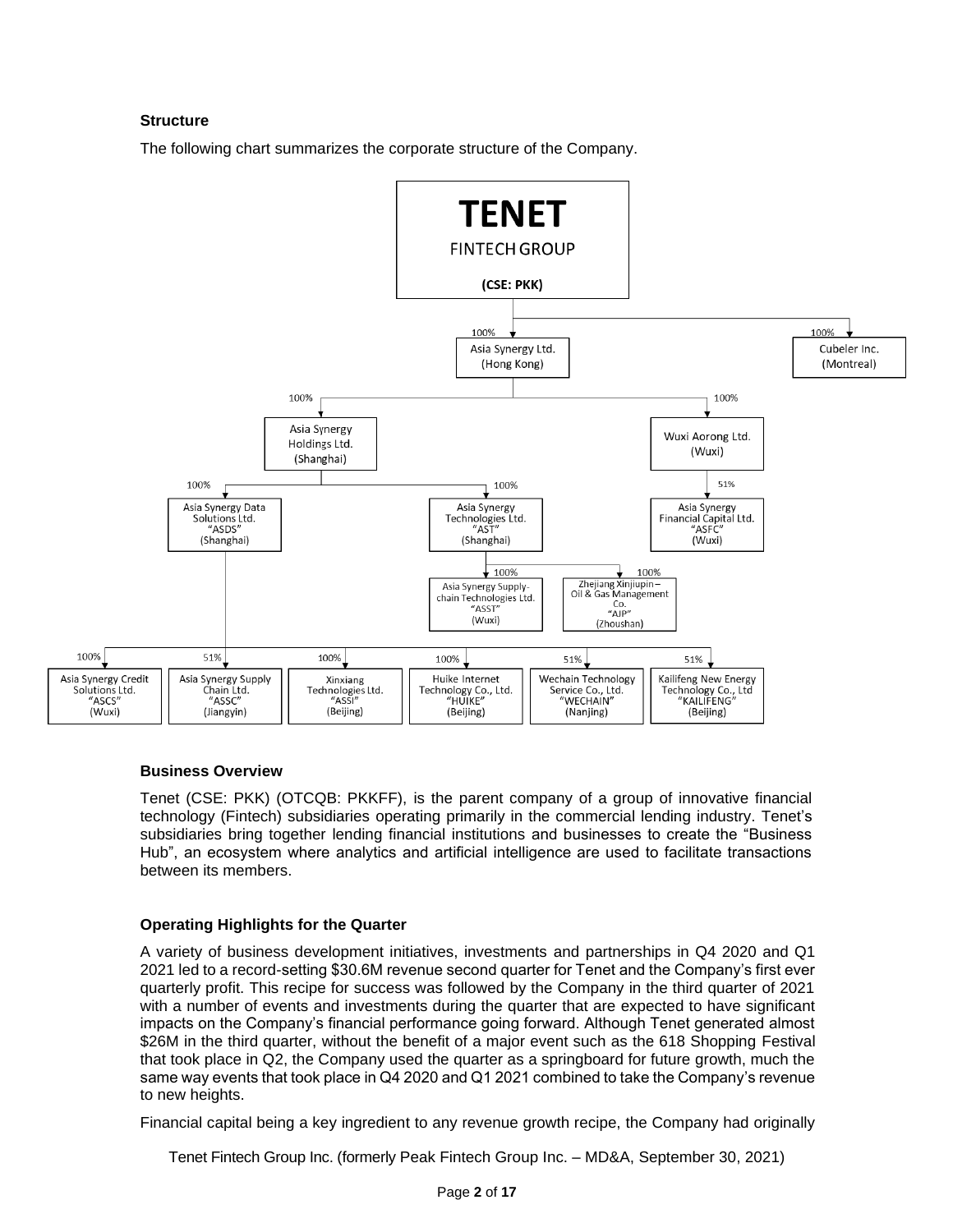set out an objective back in Q1 2021 to raise up to \$15M through a short form prospectus public offering to help execute its short-term operational plan in China and possibly expand its services beyond China. Demand for the offering immediately began to grow and continued to grow until the proposed public offering eventually culminated in the closing of a total of \$52.6M in capital during the third quarter. The additional capital resulting from the offering allowed the Company to make a number of important commitments and guaranteed that the Company would have the capital it needs to create at least two more Business Hubs, one in Canada and other in the US.

Tenet believed that its partnership with China UnionPay ("UnionPay") subsidiary Rongbang Technology Ltd. ("Rongbang") was the most important partnership in the Company's history at the time of its signature. The partnership was signed in Q1 2021, but the impact of the integration of Tenet's Business Hub to the UnionPay network, allowing Tenet to add fund transfer, payment processing and transaction settlement services to its Business Hub offering, was really felt in the third quarter. Those services not only brought a new dimension to the Business Hub in terms of revenue potential but also attracted new clients from existing and new industrial sectors to the Business Hub. Participants in the steel industry showed particular interest in the new services. So much so that Tenet launched a new steel trading platform as part of the Business Hub during the quarter to cater to their specific needs, allowing them to acquire and sell products, find clients and suppliers, finance purchase orders, ship products, arrange for warehousing, settle payments and transfer funds. Tenet's strong debut on the UnionPay network led to the Company being invited by UnionPay executives to acquire a nominal minority stake in Rongbang. This is an investment that will allow for closer future collaboration between the Company, Rongbang and UnionPay, and one of those investments that Tenet expects to have a significant impact on its future financial performance.

As the Company's ecosystem continued to grow and evolve through the addition of new services and by appealing to new industries, Tenet felt it was no longer appropriate to refer to the ecosystem as just a "Lending" Hub. The Company therefore rebranded the ecosystem during the quarter as the "Business" Hub to better reflect the fact that it has become a hub for businesses to access services that go far beyond just gaining access to loans and credit.

No event that has taken place since Tenet became public 10 years ago is expected to have a greater impact on the Company than its agreement to acquire analytics and AI company Cubeler Inc. ("Cubeler"). Cubeler's technology is at the core of the Company's Business Hub and Tenet has been operating the Business Hub by means of a royalty agreement with Cubeler giving Tenet the exclusive rights to the technology for Mainland China. Cubeler retained the global rights to the technology, which meant that Tenet could not expand the Business Hub concept beyond China under the existing royalty agreement or without the prior approval of Cubeler. By acquiring Cubeler, Tenet will not only have complete ownership and control of the technology powering its Business Hub, but will also be able to freely expand its services beyond China to create a global network of Hubs where AI and analytics are used to connect members and automate transactions. As important as the Chinese market is to the Company, Tenet anticipates that over 50% of its revenue will be generated outside of China by 2024, which would not have been possible had the Company not reached an agreement to acquire Cubeler.

Whereas the acquisition of Cubeler will pave the way for the Company's expansion outside of China, its acquisition of the Heartbeat insurance product management and brokerage platform ("Heartbeat") is expected to play a pivotal role in helping it expand its services within China. The acquisition of Heartbeat not only gives Tenet access to the world's second largest insurance market, but the transaction could bring so much more than that to the Company when considering the role the platform can play within the Business Hub ecosystem. The property, casualty and liability insurance sub-sector, which Heartbeat caters to, is the fastest growing segment of the Chinese insurance industry and it permeates to a number of industrial sectors that are of strategic interest to the Company. The ability to bundle various insurance products to the Business Hub's existing offering already began to create new opportunities for Tenet in the automobile and steel industries, which the Company already serves, and is expected to allow it to enter and impact the Oil & Gas and Clean Tech industries by the end of 2021. By entering and servicing those new industries in addition to those already being served, Tenet will have a foothold into the consumer goods, the insurance, the oil & gas, the steel, and the clean technology industries, which combine to make up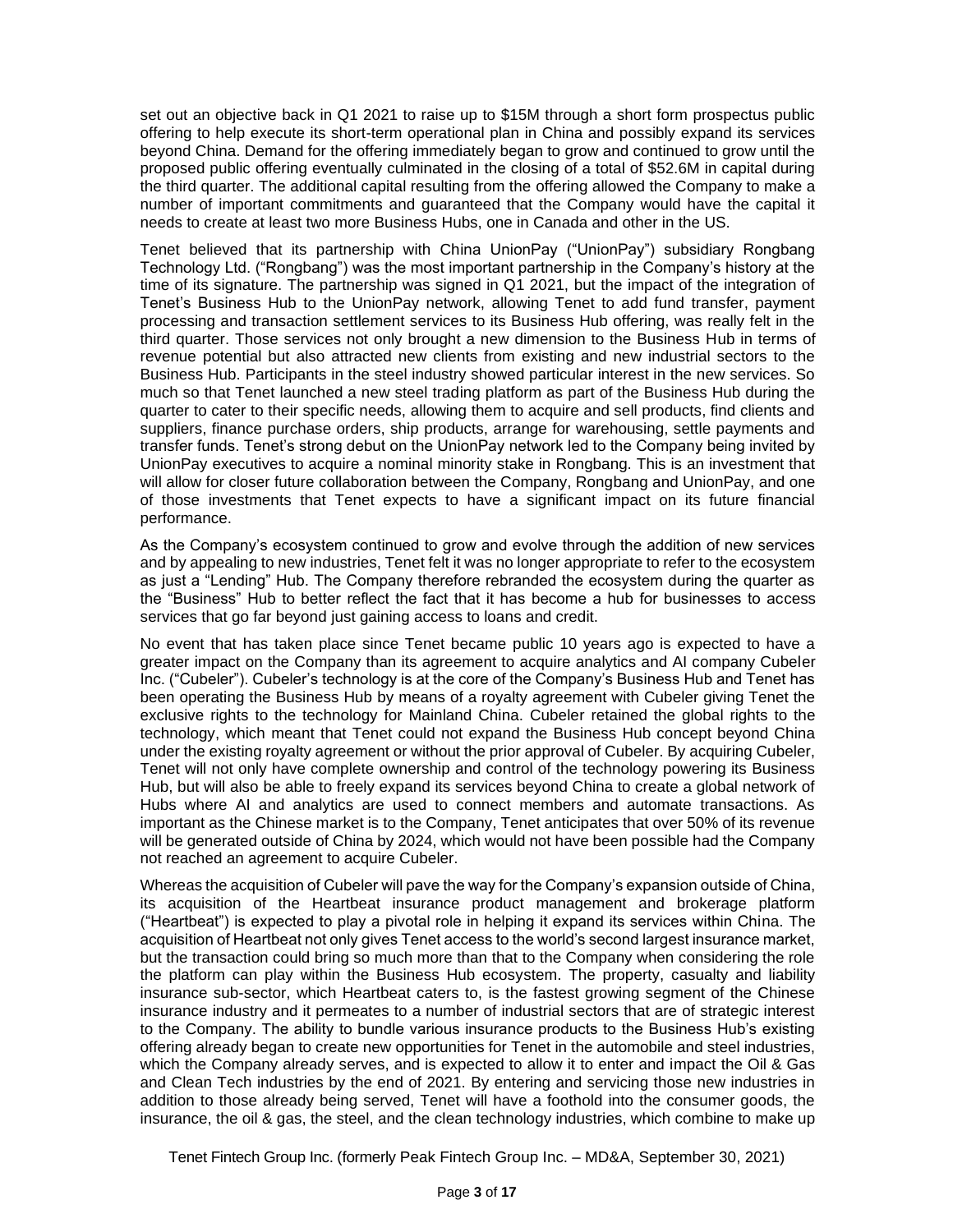the foundation of a large part of all B2B economic activity in China.

The last noteworthy event that occurred in the third quarter that is expected to set the Company up for success in the near and long term was the listing of its common shares on the Nasdaq Capital Market stock exchange (the "Nasdaq"). Although the Company's common shares were delisted less than a month after they began trading on the Nasdaq while the Company worked with the US Securities and Exchange Commission (the "SEC") to satisfy new guidance from the SEC related to the disclosure of risks of operating in China, the fact that the Company had met the Nasdaq's listing requirements sent a strong signal to investors and the capital markets in general. Tenet believes it has the potential to replicate its Business Hubs in several countries around the globe within the next two to five years, which, if successful, would see the Company's revenues reach a completely new level than what was forecasted during the quarter. To achieve that potential, the Company believes it will need to align itself with the right financial partners to access the capital required to implement and execute an aggressive global deployment plan. The listing of the Company's common shares on the Nasdaq during the quarter attracted several potential financial partners who would be capable of helping the Company achieve its objectives. Discussions between those potential financial suiters and Tenet were ongoing as of the date of the filing of this MD&A.

### **Business plan and outlook for remainder of 2021**

Tenet does not expect to wait very long to start seeing some returns on the investments it made in the third quarter of 2021. In fact, many began to pay off almost immediately and are expected to dramatically impact the Company's forth quarter 2021 results. Other than the Singles' Day shopping event, which should boost the Company's revenue in Q4 much the same way the 618 Shopping Festival jolted its revenue in Q2, most of the expected revenue growth from Q3 to Q4 should come from the investments and events described above that took place during the third quarter.

Following its acquisition of Cubeler and as of the fourth quarter of 2021, Tenet began to make a distinction between its operations in China and the activities being conducted or to be conducted in Canada to prepare for the launch of the Company's Canadian operations. Tenet's Chinese operations in the last quarter of 2021 will focus on making inroads in the five industrial pillars (consumer goods, insurance, oil & gas, steel, and clean tech) that the Company has identified as being strategically important to the acceleration of the expansion of its services in China. Its activities in the insurance and oil & gas, and steel sectors have shown early promising results, both in terms of revenue generation potential and in terms of being vectors of service expansion. Looking to improve the quality of life of its citizens and do their part to fight global climate change, China's central government has pledged to dramatically reduce the country's carbon emissions and has set an ambitious goal of achieving carbon neutrality by the year 2060. What this means is a concerted country-wide commitment spearheaded by the government to heavily invest into clean technologies, which will create incredible opportunities in the clean tech sector in the coming years, and the reason why Tenet believes the sector to be important to the expansion of its services in the country. According to Goldman Sachs, Chinese investments in clean tech could reach USD16 trillion by 2060. Tenet spent several months studying the sector and has identified a number of opportunities where its Business Hub could play significant roles. The Company expects to make its entry into the clean tech space prior to the end of 2021. While most of the revenue growth in Q4 2021 should come from the aforementioned new industries, servicing the consumer goods supply chain is expected to continue to be the Company's revenue "bread and butter" for the balance of the year. Facilitating transactions between factories, wholesalers/distributors and retailers, and the number of such participants joining the Business Hub, should reach certain milestones during the fourth quarter of 2021 and continue to pace the Company's total revenues.

The balance of 2021 will see Tenet put gradually more emphasis on its upcoming Canadian operations as the Company gets closer and closer to officially launching its Canadian Business Hub. Several key positions remaining to be filled prior to the launch are expected to be filled, while one or more strategic alliances should be announced prior to the end of the year. With more emphasis on what's taking place in Canada, will also come a shift to more emphasis on the AI and analytics side of the Company. This will involve a complete rebranding of the "Tenet" brand,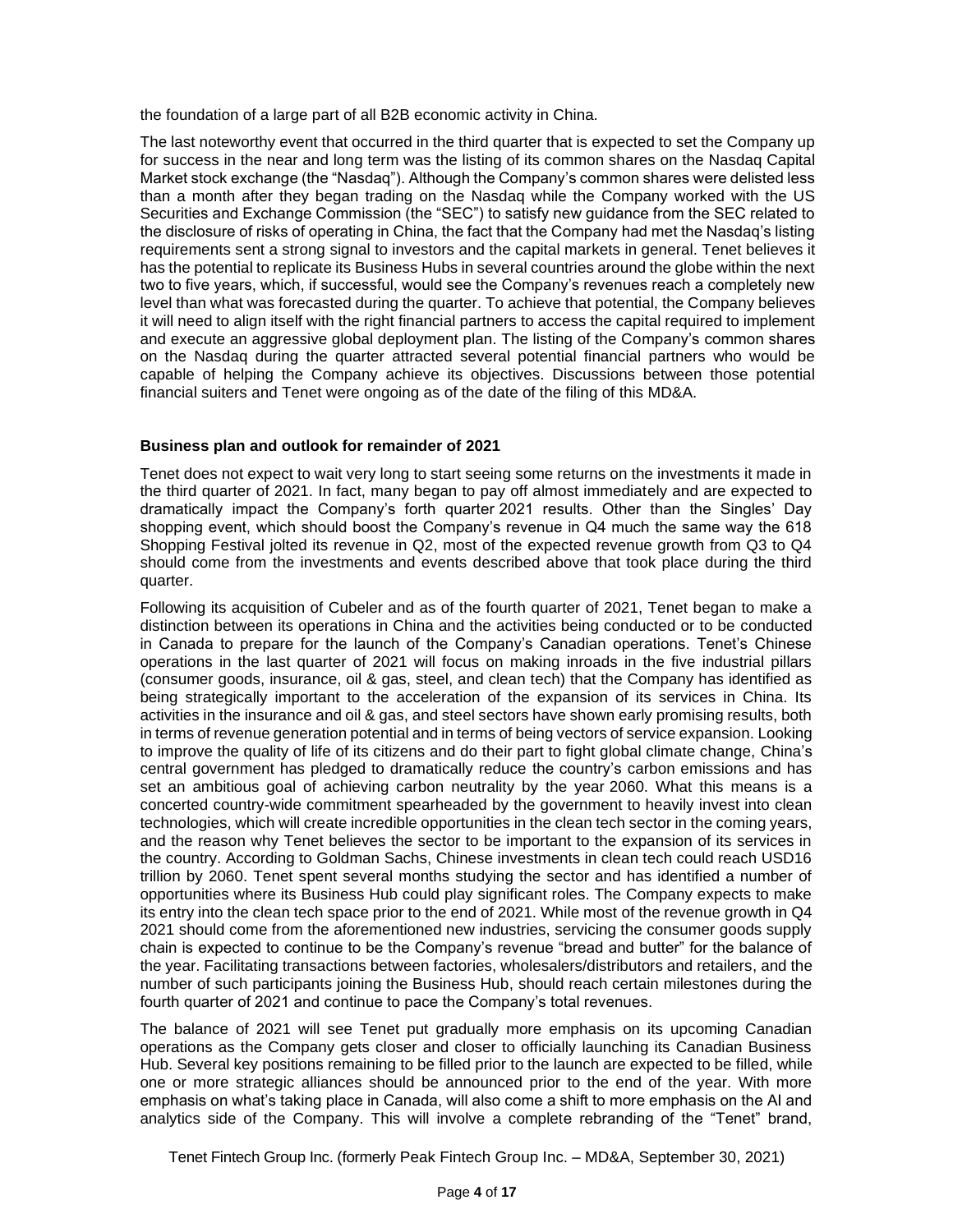including a new logo and corporate website, as well as introducing new revenue streams related to the Company's AI and analytics services.

On the capital markets front, the Company will look to have its securities listed on a senior stock exchange in Canada as soon as practicable and expects to have met the new guidance provided by the SEC to allow for its common shares to resume trading on the Nasdaq by the end of the quarter. This would enable the Company to resume the preparation of a short form base shelf prospectus in collaboration with an investment banking syndicate, headed by The Benchmark Company, to raise the capital the Company estimates would be required to establish its network of Business Hubs in various countries around the globe over the next few years.

|                                                                         | <b>September</b><br>30, 2021 | <b>September</b><br>30, 2020 | <b>September</b><br>30, 2021 | <b>September</b><br>30, 2020 |
|-------------------------------------------------------------------------|------------------------------|------------------------------|------------------------------|------------------------------|
|                                                                         | <b>Three</b><br>months       | <b>Three</b><br>months       | <b>Nine</b><br>months        | <b>Nine</b><br>months        |
| Revenues                                                                | \$25,695,570                 | \$15,116,369                 | \$70,584,525                 | \$26,329,268                 |
| Expenses before finance<br>costs, tax, depreciation and<br>amortization | \$22,672,271                 | \$15,443,931                 | \$66,202,290                 | \$26,681,443                 |
| EBITDA (1)                                                              | \$3,023,299                  | (\$327,562)                  | \$4,382,235                  | (\$352, 175)                 |
| <b>Expiration of deferred</b><br>finance cost                           | \$0                          | \$0                          | \$0                          | \$353,377                    |
| Reversal of impairment loss                                             | \$0                          | \$0                          | (\$193,717)                  | \$0                          |
| Loss (Gain) on fair value<br>variation                                  | \$171,432                    | (\$217,325)                  | \$171,432                    | (\$217,325)                  |
| Preacquisition cost                                                     | \$216,421                    | \$0                          | \$216,421                    | \$0                          |
| Gain on bargain purchase                                                | (\$1,910,597)                | \$0                          | (\$1,910,597)                | \$0                          |
| Adjusted EBITDA (2)                                                     | \$1,500,554                  | (\$544,887)                  | \$2,665,774                  | (\$216, 123)                 |
| Finance costs, tax,<br>depreciation and<br>amortization                 | (\$1,497,013)                | (\$640, 850)                 | (\$2,949,580)                | (\$1,960,839)                |
| Net profit (loss)                                                       | \$1,526,286                  | (\$968,412)                  | \$1,432,655                  | (\$2,313,014)                |
| Net (loss) profit<br>attributable to:                                   |                              |                              |                              |                              |
| Non-controlling interest                                                | \$169,752                    | \$350,015                    | \$861,311                    | \$615,079                    |
| Owners of the parent                                                    | \$1,356,534                  | (\$1,318,427)                | \$571,344                    | (\$2,928,093)                |
| Basic and diluted loss per<br>share                                     | \$0.017                      | (\$0.030)                    | \$0.008                      | (\$0.074)                    |

#### **Selected Quarterly and Re-stated Quarterly Information**

(1) EBITDA is provided as supplementary earnings measure to assist readers in determining the Company's ability to generate cash-flows from operations and to cover finance charges. It is also widely used for business valuation purposes. This measure does not have a standardized meaning prescribed by IFRS and may not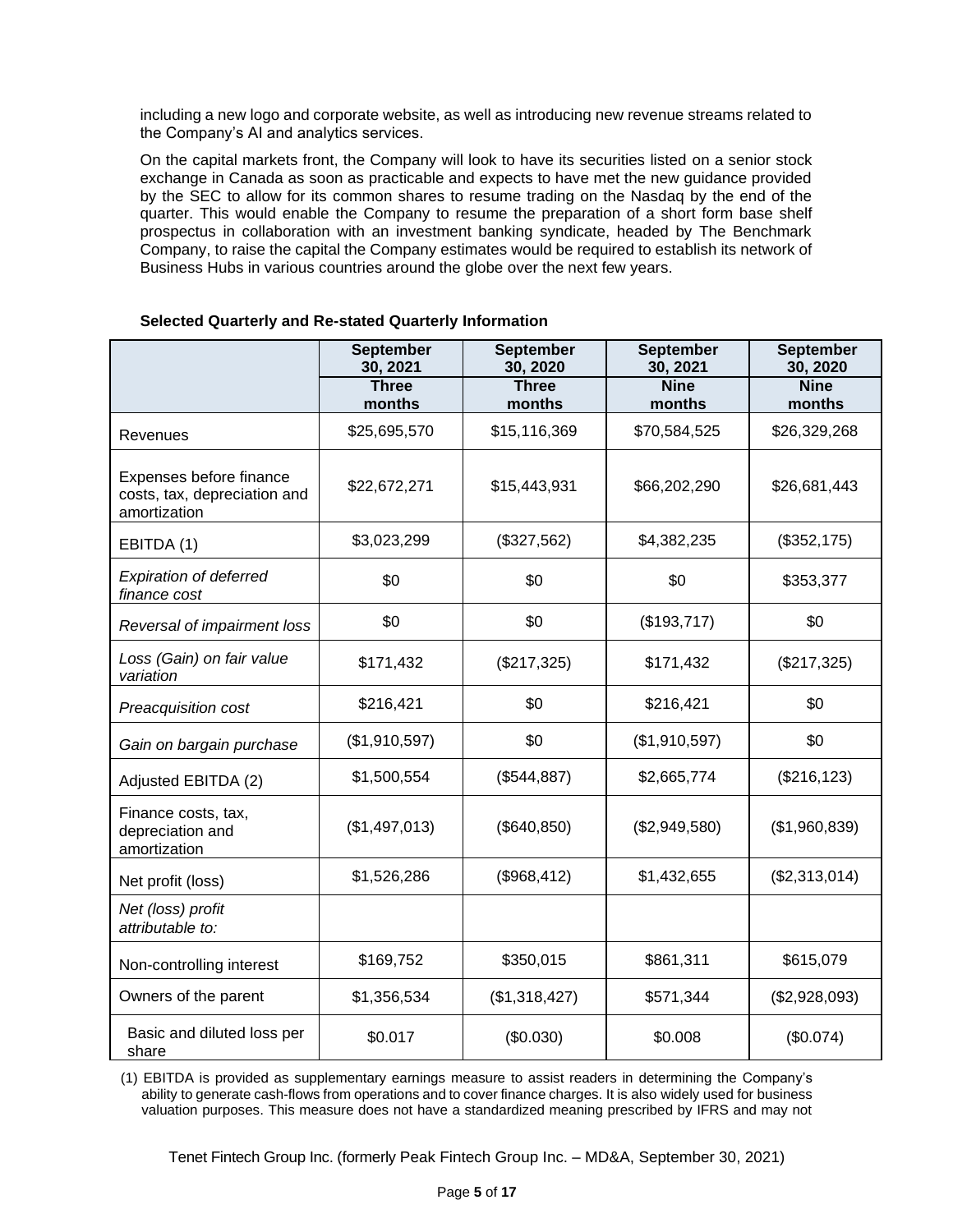be comparable to similar measures presented by other companies.

EBITDA equals the results before finance cost, as defined in Note 16.4 of the Unaudited Consolidated Financial Statements for the three-month and nine-month ended September 30, 2021, income tax, depreciation of property and equipment and amortization of intangible assets and financing of initial costs.

(2) Adjusted EBITDA equals EBITDA as described above adjusted for reversal of impairment loss on intangible assets, loss on extinction of debt, loss on fair value variation and gain on bargain purchase for the period.

| <b>Reconciliation of</b>               |                       | Three-month periods ended | Nine-month periods ended |                       |  |
|----------------------------------------|-----------------------|---------------------------|--------------------------|-----------------------|--|
| <b>EBITDA to net loss</b>              | September 30,<br>2021 | September 30,<br>2020     | September 30,<br>2021    | September 30,<br>2020 |  |
| Net profit (loss) for the<br>period    | \$1,526,286           | (\$968,412)               | \$1,432,655              | (\$2,313,014)         |  |
| Add:                                   |                       |                           |                          |                       |  |
| Income tax                             | \$857,260             | (\$123,504)               | \$1,821,043              | \$501,404             |  |
| Finance costs                          | \$41,606              | \$280,584                 | \$137,374                | \$800,934             |  |
| Depreciation and<br>amortization       | \$598,147             | \$236,762                 | \$991,163                | \$658,501             |  |
| <b>EBITDA</b>                          | \$3,023,299           | (\$327,562)               | \$4,382,235              | (\$352, 175)          |  |
| Add (Less):                            |                       |                           |                          |                       |  |
| Reversal of impairment<br>loss         | \$0                   | \$0                       | (\$193,717)              | \$0                   |  |
| Loss (Gain) on fair value<br>variation | \$171,432             | (\$217,325)               | \$171,432                | (\$217,325)           |  |
| Preacquisition cost                    | \$216,421             | \$0                       | \$216,421                | \$0                   |  |
| Gain on bargain<br>purchase            | (\$1,910,597)         | \$0                       | (\$1,910,597)            | \$0                   |  |
| <b>Adjusted EBITDA</b>                 | \$1,500,554           | (\$544,887)               | \$2,665,774              | (\$569,500)           |  |

|                                              | <b>September 30, 2021</b> | <b>September 30, 2020</b> |
|----------------------------------------------|---------------------------|---------------------------|
| Total assets                                 | \$130,742,165             | \$48,687,538              |
| <b>Total Liabilities</b>                     | \$29,162,351              | \$23,131,772              |
| Long-term liabilities                        | \$10,957,851              | \$440,120                 |
| <b>Total Equity</b>                          | \$101,579,814             | \$25,555,766              |
| Attributable to Non-controlling<br>interests | \$13,064,153              | \$11,322,405              |
| Attributable to Owners of parent             | \$88,515,661              | \$14,233,361              |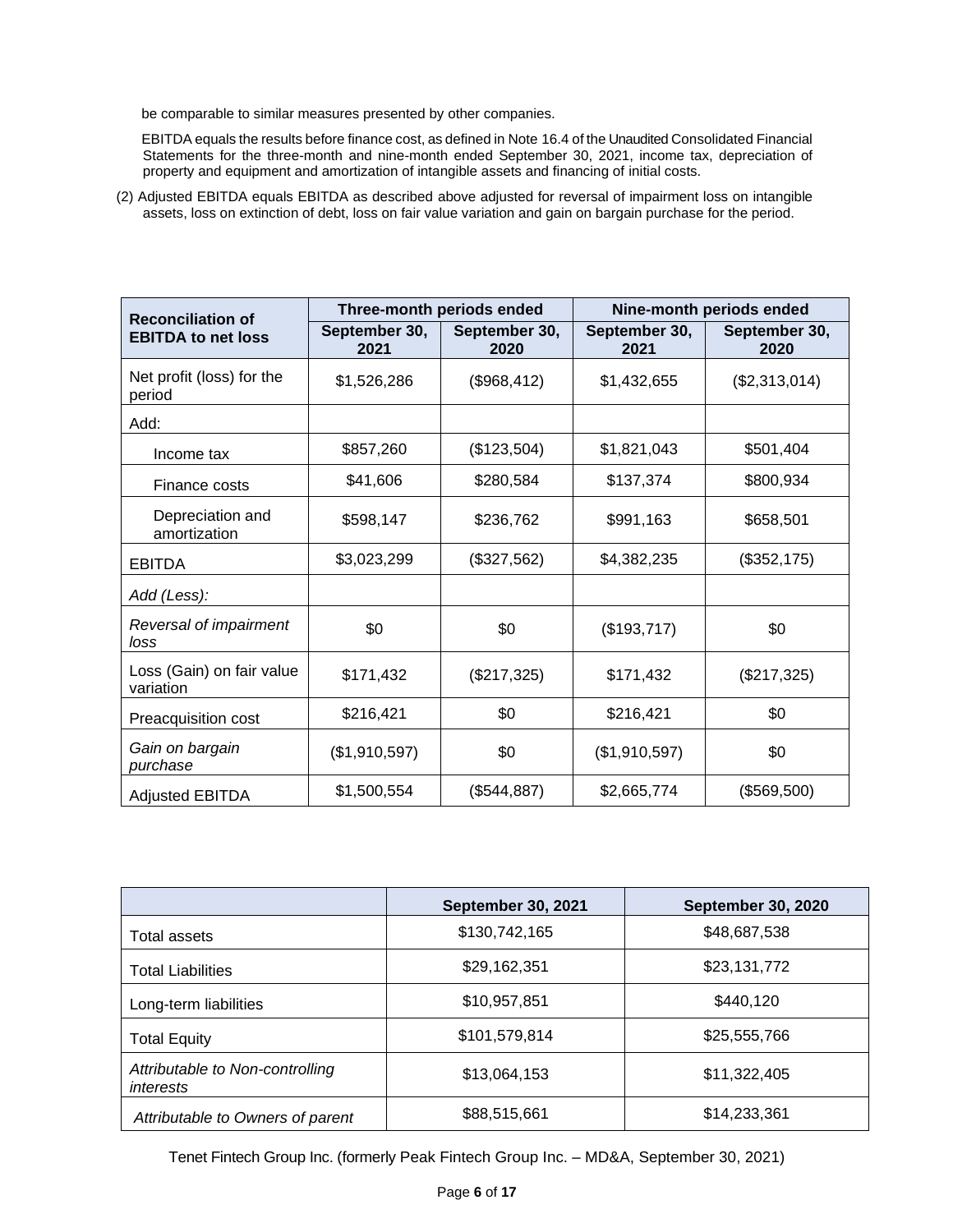### **Results of Operations**

#### **Revenue for the three months ended September 30, 2021**

The Company generated \$25,695,570 in revenue during the three-month period ended September 30, 2021, compared to \$15,116,369 for the same period in 2020. The year-over-year increase in revenue is consistent with the path of the increasing demand for the Company's services observed over the past three years, particularly the demand for the Company's supply-chain services, where the Company provides an all-encompassing service offering that includes product sourcing, financing and logistics to the consumer goods supply chain. Those services once again led all segments, accounting for over 90% of Tenet's revenue during the third quarter of 2021.

Non-supply-chain-related services, including turn-key loan management services provided by the Company's ASCS subsidiary, the Company's new insurance brokerage services provided by its ASSI subsidiary and loans made by the Company's ASFC financial services subsidiary, combined to generate \$1,971,810 in revenue, representing about 7.6% of Tenet's revenue during the quarter.

#### **Revenue for the nine months ended September 30, 2021**

On a cumulative basis, the Company generated \$70,584,525 in revenue during the first nine months of 2021, compared to \$26,329,268 for the same period in 2020. The revenue growth continues to be paced by demand for the Company's consumer goods related supply chain financing and logistics services, which contributed \$64,899,009 to total revenue in the first nine months of 2021 compared to \$21,028,710 for the same period in 2020.

### **Total expenses before taxes**

The following schedule summarizes the Company's total expenses before taxes:

|                                         | <b>September 30, 2021</b> | <b>September 30, 2020</b> | September 30,2021 | <b>September 30, 2020</b> |
|-----------------------------------------|---------------------------|---------------------------|-------------------|---------------------------|
|                                         | $(3$ months)              | (3 months) Re-stated      | (9 months)        | (9 months) Re-stated      |
| Cost of service                         | \$21,120,835              | \$13,385,347              | \$60,910,889      | \$20,912,490              |
| Salaries and fringe<br>benefits         | \$1,375,954               | \$386,676                 | \$2,792,424       | \$1,099,606               |
| Service fees                            | \$161,859                 | \$208,741                 | \$468,497         | \$479,205                 |
| Royalty                                 | \$32,524                  | \$47,469                  | \$107,202         | \$104,370                 |
| Board remuneration                      | \$278,191                 | \$29,062                  | \$549,020         | \$51,405                  |
| Consulting fees                         | \$118,310                 | \$1,181,765               | \$300,052         | \$2,034,766               |
| Management fees                         | \$11,670                  | \$15,729                  | \$38,844          | \$55,261                  |
| Professional fees                       | \$417,868                 | \$154,345                 | \$1,330,750       | \$340,879                 |
| Administrative<br>and indirect<br>costs | \$0                       | (\$16,246)                | \$0               | \$221,582                 |
| Public relations and<br>press releases  | \$421,775                 | \$88,207                  | \$678,256         | \$140,112                 |
| Office supplies,                        | (\$1,517)                 | \$26,777                  | \$86,968          | \$129,088                 |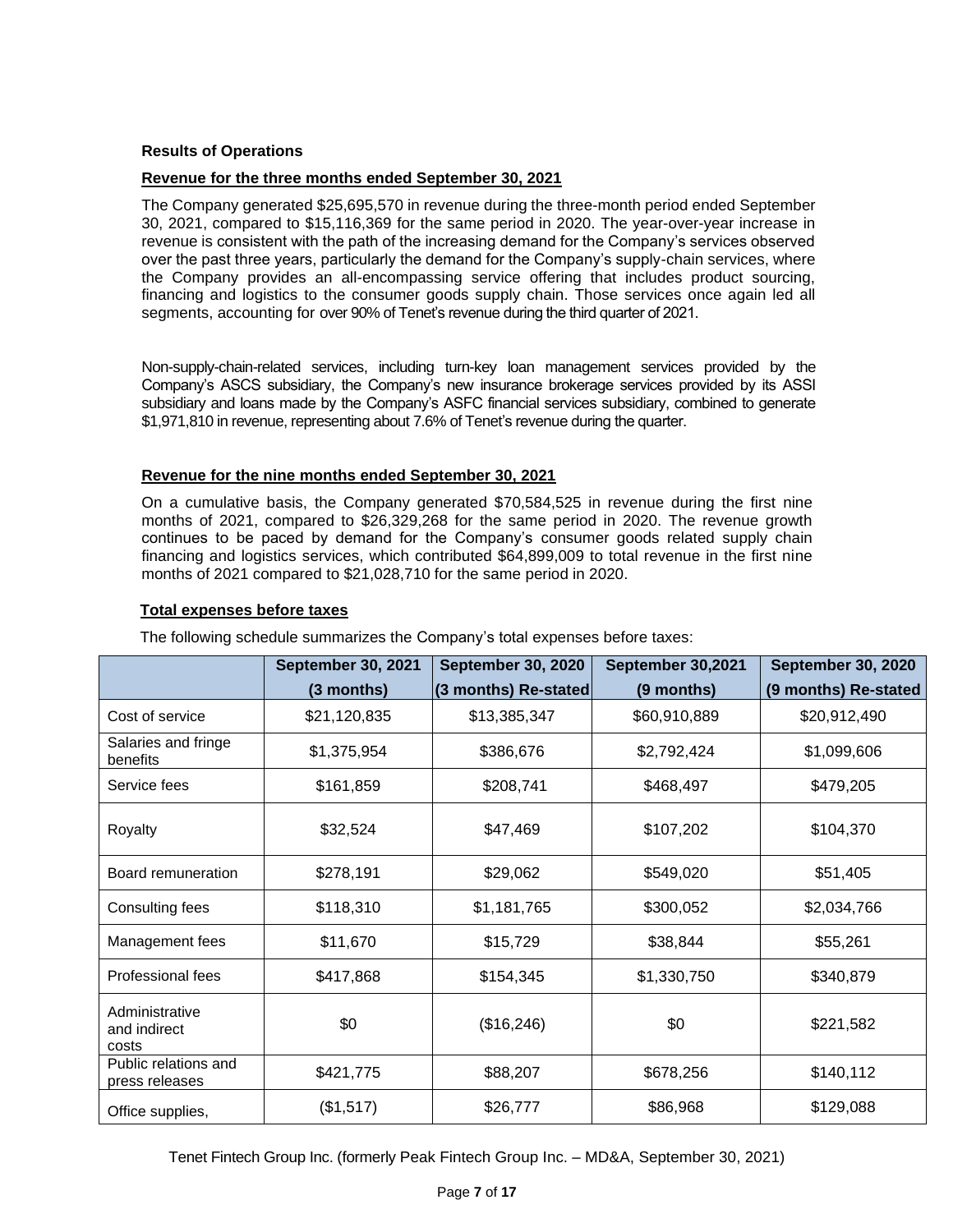| software and utilities                                          |               |             |               |             |
|-----------------------------------------------------------------|---------------|-------------|---------------|-------------|
| Lease expenses                                                  | \$11,510      | \$11,570    | \$34,327      | \$34,673    |
| Insurance                                                       | \$35,637      | \$10,112    | \$77,809      | \$31,890    |
| Finance costs                                                   | \$41,606      | \$280,584   | \$137,374     | \$800,934   |
| Preacquisition cost                                             | \$216,421     | \$0         | \$216,421     | \$0         |
| Expected credit loss<br>(gain)                                  | (\$44,286)    | \$451       | (\$35,040)    | \$588,748   |
| Travel and<br>entertainment                                     | \$77,510      | \$55,943    | \$155,176     | \$138,200   |
| Stock exchange and<br>transfer agent costs                      | \$165,154     | \$65,857    | \$318,523     | \$101,973   |
| <b>Translation &amp; Other</b>                                  | \$16,150      | \$6,676     | \$137,035     | \$20,618    |
| Reversal of<br>impairment loss                                  | \$0           | \$0         | (\$193,717)   | \$0         |
| Depreciation of<br>property and<br>equipment                    | \$22,545      | \$21,495    | \$65,847      | \$64,649    |
| Gain on bargain<br>purchase                                     | (\$1,910,597) | \$0         | (\$1,910,597) | \$0         |
| Amortization of<br>intangible assets<br>and financing cost      | \$462,831     | \$67,616    | \$685,263     | \$231,896   |
| Expiration of<br>deferred finance<br>cost                       | \$0           | \$0         | \$0           | \$353,377   |
| Amortization of<br>financing initial<br>costs                   | \$6,799       | \$10,441    | \$20,175      | \$11,137    |
| (Gain) loss on<br>change of fair<br>value contingent<br>payable | \$171,432     | (\$217,325) | \$171,432     | (\$217,325) |
| Depreciation of<br>right-of use-assets                          | \$105,972     | \$137,209   | \$219,878     | \$350,819   |
| Loss (gain) on<br>foreign exchange                              | (\$4,129)     | \$2,776     | (\$31,981)    | \$60,526    |

# **Expenses for the three months ended September 30, 2021**

Cost of service expenses related to the Company's supply chain financing bundle amounted to \$21,120,835 in the third quarter of 2021 (compared to \$13,385,347 in the third quarter of 2020). The ratio of those expenses to the revenue generated from the supply chain financing service bundle was reduced by 9.9% from Q3-2020 to Q3-2021, continuing the trend first observed in Q2 2021.

Salaries and fringe benefits amounted to \$1,375,954 for the three-month period ended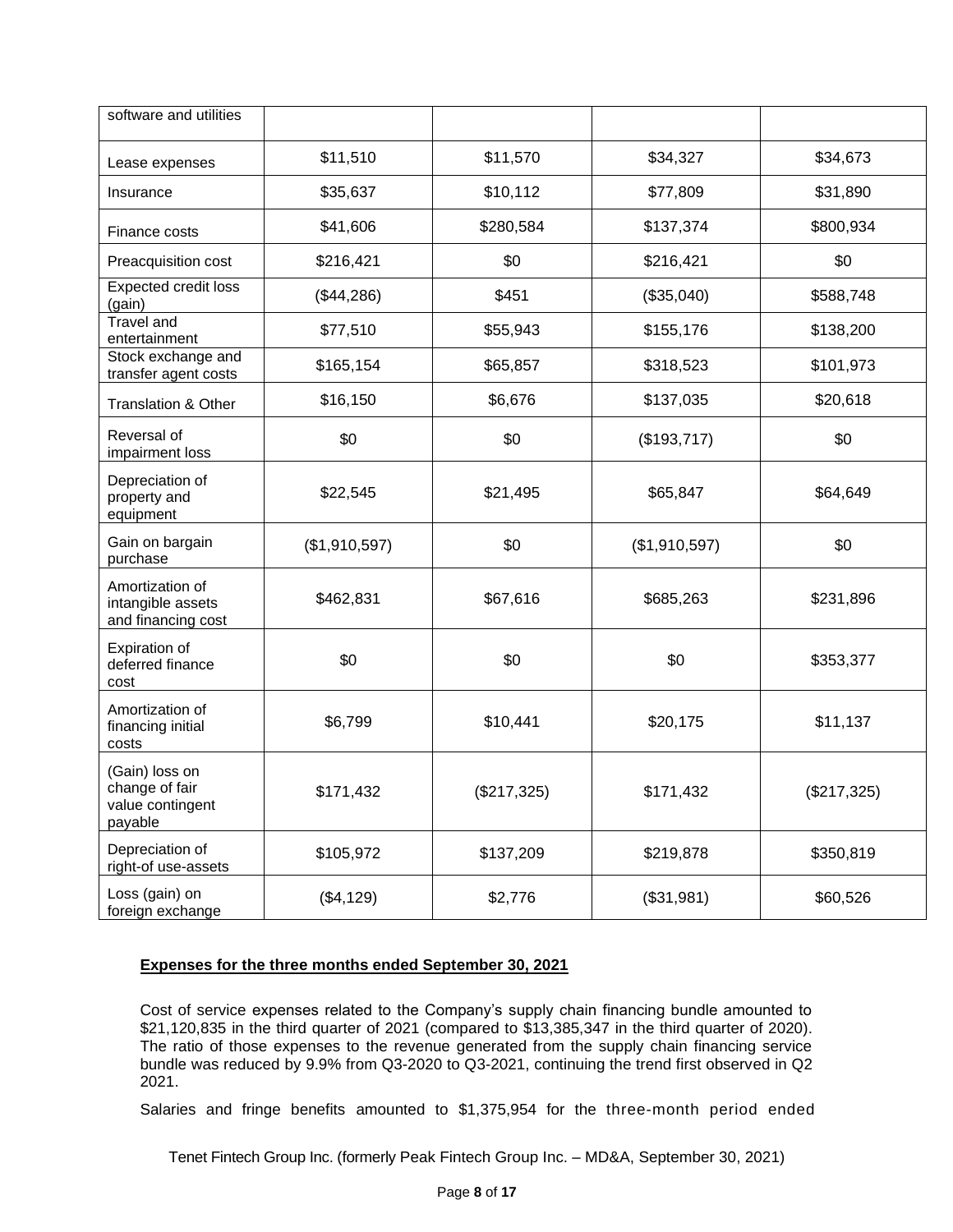September 30, 2021, \$386,676 for the same period in 2020). Except for the Company's CEO, CFO, Director of Marketing and Communication and the administrative employees at its head office, all salaries are paid out to employees working for the Company's subsidiaries in China. The increase in salary expenses for the period is attributable to base salary adjustments for key employees in the fourth quarter of 2020, increases in annual bonus provisions, the hiring of new employees in the quarter and the creation of new subsidiaries in China. Share-based remuneration, which is included within this caption, amounted to \$483,800 in the third quarter of 2021 compared to \$64,855 in the same period of 2020. The increase can be mostly attributed to the fair market value of stock options calculated with the Black-Scholes model that is directly correlated with the market price of the Company's common shares. In October 2020 and July 2021, stock options were issued at a time when the market price of the Company's common shares was historically higher than at the time of previous stock option issuance made by the Company.

Service fees related to consulting and business development services provided to the Company's subsidiaries by third-party companies amounted to \$161,859 for the three-month period ended September 30, 2021, compared to \$208,741 for the corresponding period of 2020.

Royalty expenses of \$32,524 for the third quarter of 2021 compared to \$47,649 for the same period in 2020, relates to royalty on software payable to Canadian software company Cubeler Inc., a related company. The royalty expenses are calculated on revenue primarily generated by the sale of credit-related reports by the Company.

Board remuneration refers to share-based and attendance fee remuneration received by members of the Company's board of directors and amounted to \$278,191 in the third quarter of 2021 compared to \$29,062 for the same period in 2020. Within that caption, share-based expenses amounted to \$236,941 in the third quarter of 2021 (compared to \$29,062 in Q3-20). The increase is attributed to the nomination of two new board members, to whom stock options were granted in the third quarter of 2020 and first quarter of 2021, and to increases in the Company's market share price, which effectively increased the fair value of the expense related to the granting of the stock options by the Company.

Consulting fees totalling \$118,310 incurred during the three-month period ended September 30, 2021 (\$1,181,765 for the same period in 2020), mainly relate to corporate strategic financing consulting fees. The reduction in expense between 2021 and 2020 is attributed to special strategic market awareness efforts made by the Company in 2020, which were paid for mostly through the issuance of Company shares. Share-based remuneration expenses related to consultants amounted to \$96,358 in the third quarter of 2021 compared to \$14,836 for the same period of fiscal 2020. The increase in share base consulting remuneration in 2021 is explained by the hiring of a US-based investor relations firm in late March 2021 in anticipation of the Company listing on the NASDAQ stock exchange.

Professional fees such as audit fees and legal fees totalled \$417,868 in the third quarter of fiscal 2021 (compared to \$154,345 for the same period in 2020). The increase is mainly due to additional legal fees incurred in Canada relating to listing upgrades in Canada and USA, increases in audit fees following the growth of the Company, fees related to professional advice and evaluation services regarding contemplated acquisitions and expenses related to human resource consulting for hiring new resources.

Public relations and press releases expenses amounted to \$421,775 in the third quarter of 2021 compared to \$88,207 in the same period of 2020. The increase is mainly due to a new agreement with an investor relations firm for the US market and other initiatives to increase the Company's presence in Canada and in the US financial market.

Stock exchange and transfer agent expenses were \$165,154 for the third quarter of 2021 compared to \$65,857 in the same period of 2020. The increase is mainly due to costs related to the Company's initiative for listing on a US stock exchange and associated costs.

Finance costs amounted to \$41,606 for the three-month period ended September 30, 2021, compared to \$280,584 for the same period in 2020. The decrease in interest and accretion expense is mainly explained by the outstanding debenture expenses in 2020 which amounted to \$219,105 in the third quarter of 2020 compared to \$Nil for the same period in 2021.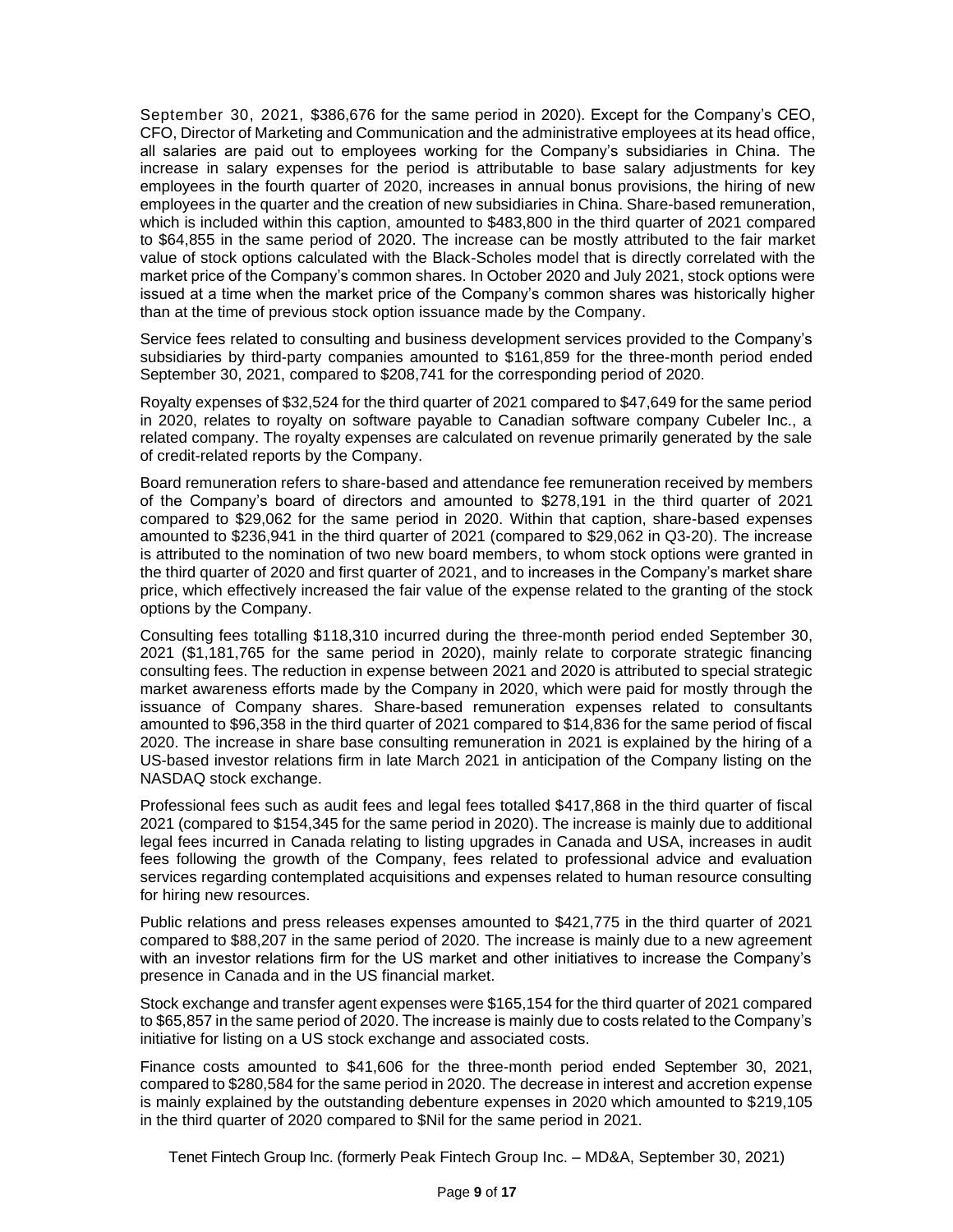Preacquisition cost of \$216,421 for the three-month period ended September 30, 2021 (nil for the same period in fiscal 2020) represents the accumulated expenses in Wechain Technology Service Co. assumed by the Company between the time that certain assets were transferred to Wechain and the effective date of the acquisition of Wechain by the Company during the third quarter of 2021.

Expected credit loss (gain) of \$(44,286) for the three-month period ended September 30, 2021 (\$451 for the same period in fiscal 2020) relates to the variation in allowance for credit loss provision on ASFC's loan balance for the period as described in Note 5 of the Company's Unaudited Consolidated Financial Statements for the three and nine-month periods ended September 30, 2021. The reversal of expense is attributed to the strategic change in loan portfolio from auto loans to real estate and guaranteed commercial credit loans during the last 12 months. Real estate and commercial credit loans require a lower ECL provision as they have a lower risk profile.

Travel and entertainment expenses amounted to \$77,510 in the third period of fiscal 2021 compared to \$55,943 for the same period in 2020. These expenses are mainly attributed to travel expenses incurred by the Company's Chinese management related to business development initiatives and operations in China. It is to be noted that the Covid-19 pandemic situation has prevented members of the Company's Canadian management team to travel to China as they would normally be expected to do throughout the year.

Amortization of intangible assets amounted to \$462,831 for the three-month period ended September 30, 2021, compared to \$67,616 for the same period in 2020. This increase is due to the amortization of the continuous capitalized cost on platform improvements or acquisition of assets in China (Business Hub, Gold River, Heartbeat and others)

Gain on bargain purchase of \$1,910,597 for the three-month period compared to \$nil for the same period in 2020 represents the difference between the discounted value of the intangible assets acquired, on the date that the assets of Huayan Kuntai Technology Ltd. ("Huayan") were transferred to Huike Internet Technology Ltd. ("Huike"), and the contingent consideration payable, less the preacquisition costs assumed by the Company.

Change in fair value of contingent consideration payable expense of \$171,432 for the three-month period ending September 30, 2021, represents the difference between the fair value of the conditional compensation payable for the transfer of assets from Huayan to Huike compared to the previously recognized amount as at the transfer date of September 1, 2021. For the comparable period of 2020, the gain recorded for the change in fair value of contingent consideration payable follows the same comparison in value regarding the Company's acquisition of the assets of Wenyi Financial Services Ltd. ("Wenyi") back in 2019.

The Company reported, in other comprehensive income, a currency translation adjustment gain of \$1,003,357 for the three-month ended September 30, 2021 (compared to a gain of \$472,282 for the same period in 2020) reflecting the appreciation of the Chinese renminbi against the Canadian Dollar during the period. This adjustment represents a theoretical gain that would only be realized in the event of a material transaction involving the underlying assets to which the gain is attributed, in this case, if the Company's subsidiaries were sold or otherwise disposed of.

# **Expenses for the Nine-Month Period Ended September 30, 2021**

Cost of service expenses related to the Company's supply chain financing bundle amounted to \$60,910,889 for the first nine months of 2021 (compared to \$20,912,490 for the same period in 2020)

Salaries and fringe benefits amounted to \$2,792,424 for the nine-month period ended September 30, 2021 (\$1,099,606 for the same period in 2020). Share-based remuneration which is included within this caption, amounted to \$863,601 in the nine months of 2021 compared to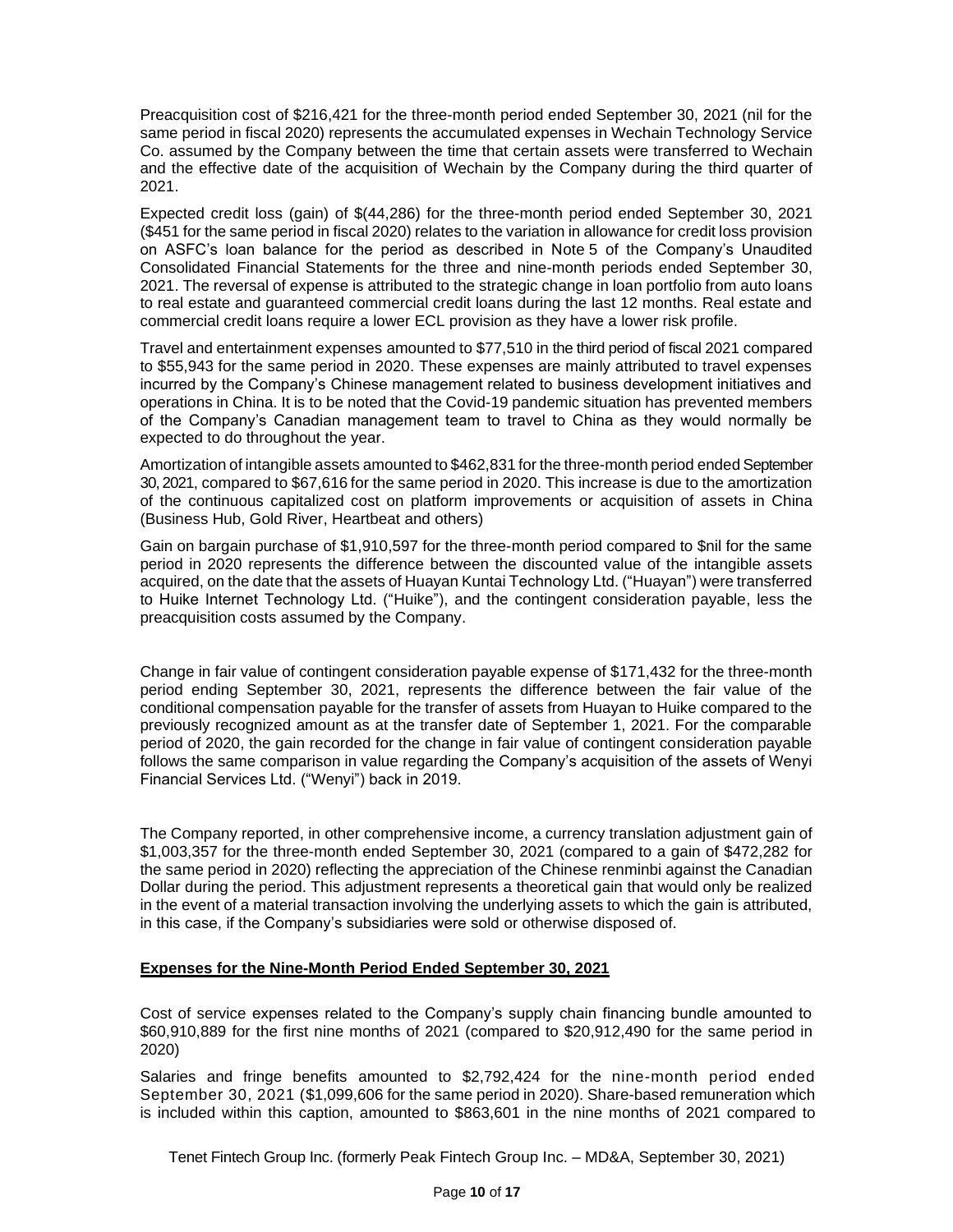\$143,124 for the same period in 2020.

Service fees related to consulting and business development services provided to the Company's subsidiaries by third-party companies amounted to \$468,497 for the nine-month period ended September 30, 2021, compared to \$479,205 for the corresponding period of 2020.

Royalty expenses of \$107,202 for the first nine months of 2021 (compared to \$104,370) relate to royalty on software payable to Canadian software company Cubeler Inc., a related company.

Board remuneration refers and is limited to share-based remuneration received by members of the Company's board of directors and amounted to \$549,020 in the first three quarters of 2021 compared to \$51,405 for the same period in 2020. Within that caption, share-based expenses amounted to \$457,298 in the first nine months of fiscal 2021 (\$51,404 in first nine months in 2020).

Consulting fees totalling \$300,052 incurred during the nine-month period ended September 30, 2021 (\$2,034,766 for the same period in 2020), mainly relate to corporate strategic financing consulting fees. Share-based remuneration received by consultants and advisors amounted to \$236,107 in the first three quarters of 2021 compared to \$48,125 for the same period of fiscal 2020.

Professional fees such as audit fees and legal fees totalled \$1,330,750 in the first three quarters of fiscal 2021 (compared to \$340,879 for the same period in 2020).

Public relations and press releases expenses amounted to \$678,256 for the first three quarters of 2021 compared to \$140,112 in the same period of 2020.

Stock exchange and transfer agent expenses were \$318,523 for the first three quarters of 2021 compared to \$101,973 in the same period of 2020.

Administrative and indirect expenses were nil in the first three quarters of fiscal 2021 (compared to \$221,582 for the same period of 2020). Those expenses relate to administrative support expenses and other indirect costs incurred by the Company's ASFC subsidiary in China. ASFC incurred nonrecurring support expense in the first half of 2020.

Depreciation of right-of use assets of \$219,878 in the first nine months of fiscal 2021 (compared to \$350,819 for the same period of fiscal 2020) follows the adoption of IFRS 16 on January 1, 2020, and relates to the depreciation of right-of-use assets associated with new office lease agreements of theCompany's operating subsidiaries in China.

Finance costs amounted to \$137,374 for the nine-month period ended September 30, 2021, compared to \$800,934 for the same period in 2020. The decrease in interest and accretion expense is mainly explained by the outstanding debenture expenses in 2020 which amounted to \$639,158 in the first nine months of 2020 compared to \$219,105 for the same period in 2021.

Preacquisition cost amounted to \$216,421 for the nine-month period ended September 30, 2021, while there were no such costs in the same period of fiscal 2020, represent the preacquisition cost assume by the Company of the Wechain acquisition

Expected credit gain of \$35,040 for the nine-month period ended September 30, 2021 (\$588,748 credit loss for the same period in fiscal 2020) relates to the allowance for a credit loss provision on ASFC's loan balance for the period as described in Note 5 of the Company's Condensed Interim Consolidated Financial Statements for the three and nine-month periods ended September 30, 2021.

Travel and entertainment expenses amounted to \$155,176 for the nine-month period ended September 30, 2021, compared to \$138,200 for the same period in 2020.

Amortization of intangible assets amounted to \$685,263 for the nine-month period ended September 30, 2021, compared to \$231,896 for the same period in 2020.

The Company accounted for a one-time loss on expiration of deferred financing cost of nil in the first nine-month periods of fiscal 2021 (\$353,377 in the corresponding period of 2020) following the decision of the Company not to pursue the share subscription facility agreement signed on June 14, 2017, which has expired on June 14, 2021. The amount of the deferred financing cost of \$353,377 in 2020 represents the residual value of the warrants issued at signing less the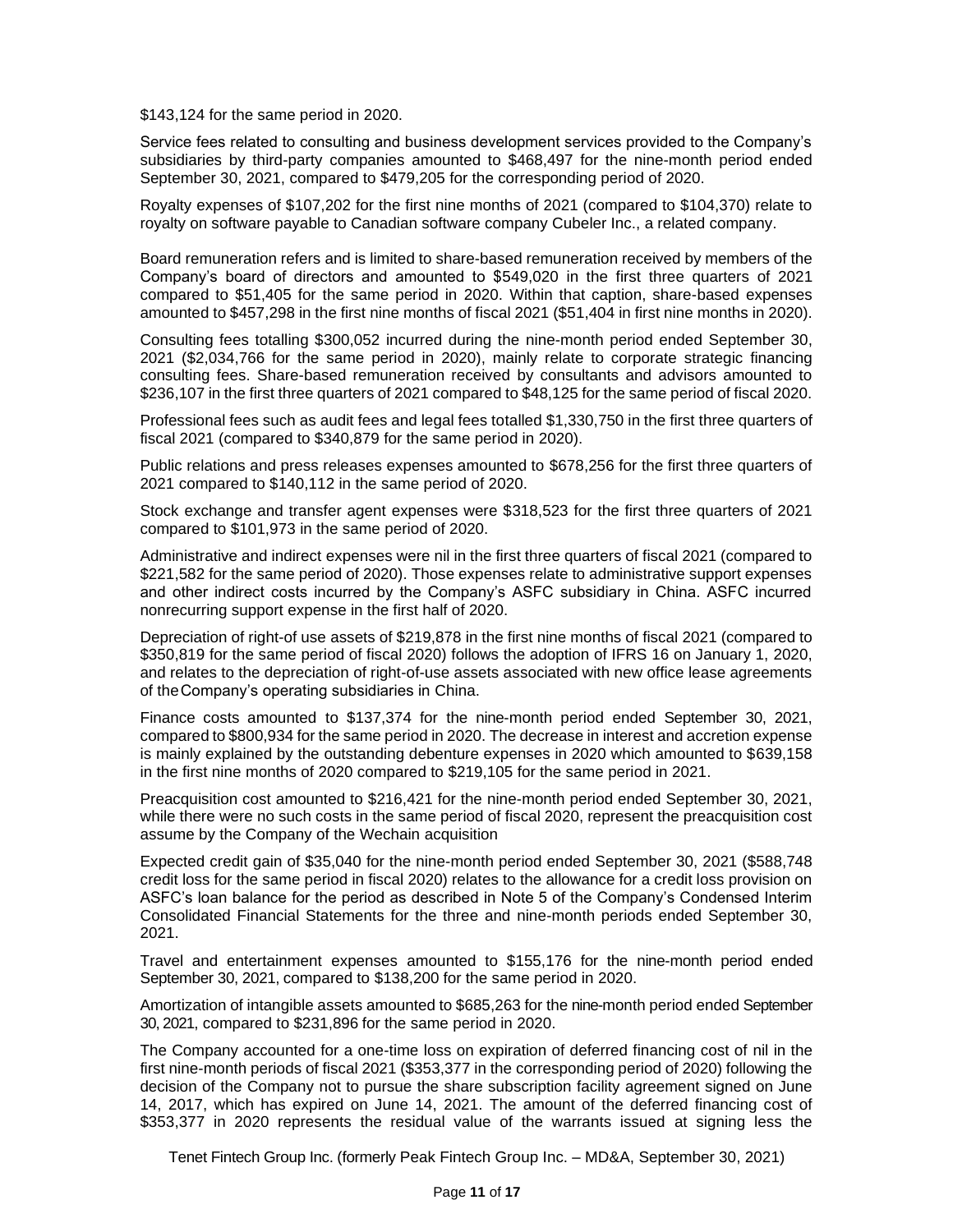amortization of previously issued shares during the facility agreement.

Gain on bargain purchase was \$1,910,597 for the nine-month period ended September 30, 2021 compared to \$nil for the same period in 2020.

Change in fair value of contingent consideration payable expense amounted to \$171,432 for the nine-month period ending September 30, 2021. For the comparable period of 2020, the gain recorded for the change in fair value of contingent consideration payable follows the same comparison in value regarding the Wenyi acquisition.

The Company reported, in other comprehensive income, a currency translation adjustment gain of \$782,277 for the nine-month ended September 30, 2021 (compared to a gain of \$926,733 for the same period in 2019) reflecting the variation of the Chinese renminbi against the Canadian dollar during the period.

#### **Net Results**.

The Company had a net gain of \$1,526,286 in the third quarter of fiscal 2021 compared to a net loss of \$968,412 in the corresponding period of 2020. For the nine-month period ending September 30, 2021, the Company had a net gain of \$1,432,655 compared to a net loss of \$2,313,015 for the corresponding period of 2020.

|                                       | September 30,<br>2021 | September 30,<br>2020 (restated) | <b>June 30,</b><br>2021 | <b>June 30,</b><br>2020 |
|---------------------------------------|-----------------------|----------------------------------|-------------------------|-------------------------|
|                                       | <b>Three months</b>   | Three months                     | Three months            | Three months            |
| Revenues                              | \$25,695,570          | \$15,116,369                     | \$30,649,179            | \$7,263,504             |
| Expenses (1)                          | \$24,169,284          | \$16,084,781                     | \$30,353,108            | \$7,802,407             |
| Net profit (Loss)                     | \$1,526,286           | (\$968,412)                      | \$296,071               | (\$538,903)             |
| Net profit (loss)<br>attributable to: |                       |                                  |                         |                         |
| Non-controlling interest              | \$169,752             | \$350,015                        | \$315,631               | \$177,983               |
| Owners of the parent                  | \$1,356,534           | (\$1,318,427)                    | (\$19,560)              | (\$716,887)             |
| Earnings per Share (2)                | \$0.017               | (\$0.040)                        | \$0.000                 | (\$0.020)               |

#### **Summary of Quarterly Results**

|                                       | March 31,<br>2021 | March 31,<br>2020   | December 31,<br>2020 | December 31,<br>2019 |
|---------------------------------------|-------------------|---------------------|----------------------|----------------------|
|                                       | Three months      | <b>Three months</b> | Three months         | Three months         |
| Revenues                              | \$14,239,776      | \$3,949,395         | \$16,368,779         | \$4,357,467          |
| Expenses (1)                          | \$14,629,478      | \$4,755,090         | \$19,569,280         | \$5,457,894          |
| Net profit (Loss)                     | (\$389,702)       | (\$805,695)         | (\$3,200,501)        | (\$1,100,428)        |
| Net profit (loss)<br>attributable to: |                   |                     |                      |                      |
| Non-controlling<br>interest           | \$375,928         | \$87,081            | \$487,831            | \$390,039            |
| Owners of the parent                  | (\$765,630)       | (\$892,776)         | (\$3,668,332)        | (\$1,490,466)        |
| Earnings per Share (2)                | (\$0.012)         | (\$0.020)           | (\$0.020)            | $(\$0.040)$          |

*Note (1): Including income tax expenses*

*Note (2): Earnings per share is calculated using the net loss and the weighted average number of outstanding shares.*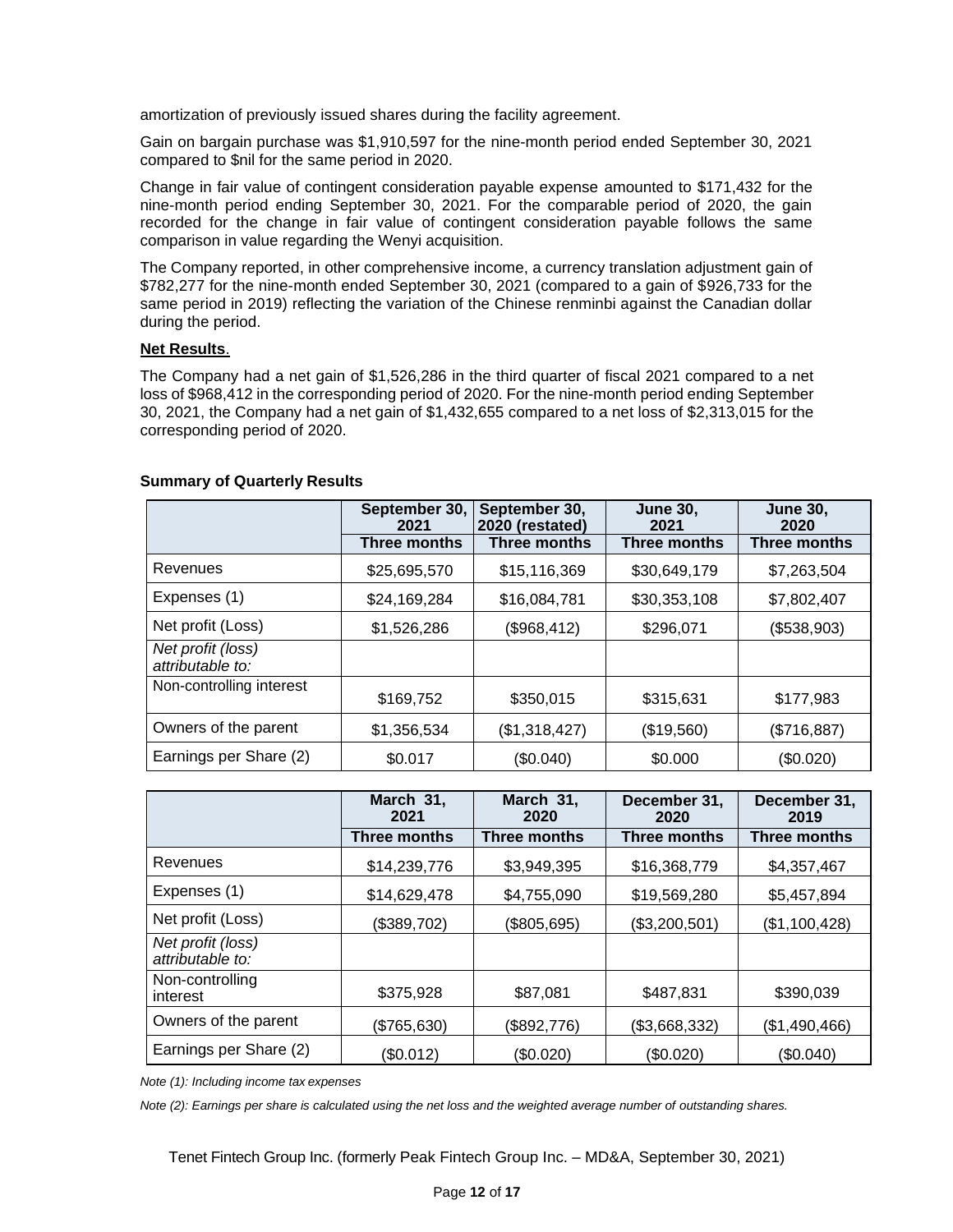# **Liquidity**

The level of revenue currently being generated by the Company is not presently sufficient to meet its working capital requirements and investing activities. Until that happens, the Company will continue to use financing means to help meet its financial obligations. As of November 15, 2021, the cash available to operate the Company, including cash at ASFC for loan purposes, amounted to approximately \$24,970,000. The Company's cash flow position is expected to improve significantly as its operating subsidiaries grow their revenue and generate new revenue streams and eventual regular profits for the Company. This is expected to eventually allow the Company to meet its working capital needs. However, until that happens, the Company will continue to assess its capital needs and undertake whatever initiative it deems necessary to ensure that it continues to be in a position to meet its financial obligations. In the opinion of management, the Company's current cash position and its access to additional capital, will be sufficient to meet its current obligations and allow it to continue as a going concern for the next 12 months.

### **Financing activities before share consolidation of 1 for 2**

On July 27, 2021, the Company consolidated its issued and outstanding common shares on the basis of one post-consolidation share for 2 pre-consolidation shares.

During the six-month period ended June 30, 2021, \$25,000 of secured debentures with a conversion price of \$0.50 per share were converted into common shares of the Company. The Company therefore issued 50,000 common shares to the debenture holders.

From January 1, 2021, to July 27, 2021, the Company issued 33,351 common shares to settle \$50,850 of debt related to services received by the Company.

From January 1, 2021, to July 27, 2021, the Company issued 14,383,464 common shares for total proceeds of \$6,100,344 upon the exercise of share purchase warrants.

From January 1, 2021, to July 27, 2021, the Company issued 1,215,000 common shares for total proceeds of \$975,000 upon the exercise of share purchase options.

On April 8, 2021, the Company issued the final tranche of 1,022,337 common shares for a total consideration of \$403,610 in relation to a business combination.

On July 7, 2021, the Company closed a short-form prospectus financing for gross proceeds of \$52,600,000 (Net proceeds of \$48,918,000 before related expenses). The Company issue 26,300,000 common shares at a price of \$2.00 and 13,149,999 share purchase warrants. The Company also issued 1,841,000 share purchase warrants to agents who helped close the financing. Each warrant entitles the holder to purchase one common share of the Company at a price of \$3.50 each for a period of 24 months from the date of issuance.

#### **Financing activities after share consolidation of 1 for 2**

On July 27, 2021, the Company consolidated its issued and outstanding common shares on the basis of one post-consolidation share for 2 pre-consolidation shares.

From July 28, 2021, to November 15, 2021, the Company issued 2,403,506 common shares upon exercise of warrants.

#### **Capital Stock**

The Company's capital stock as of September 30, 2021, was \$89,258,655 compared to \$39,131,010 as of December 31, 2020. The variation is explained by the common shares issued in connection with, the fair market value of shares issued in lieu of cash payments totalling \$67,800,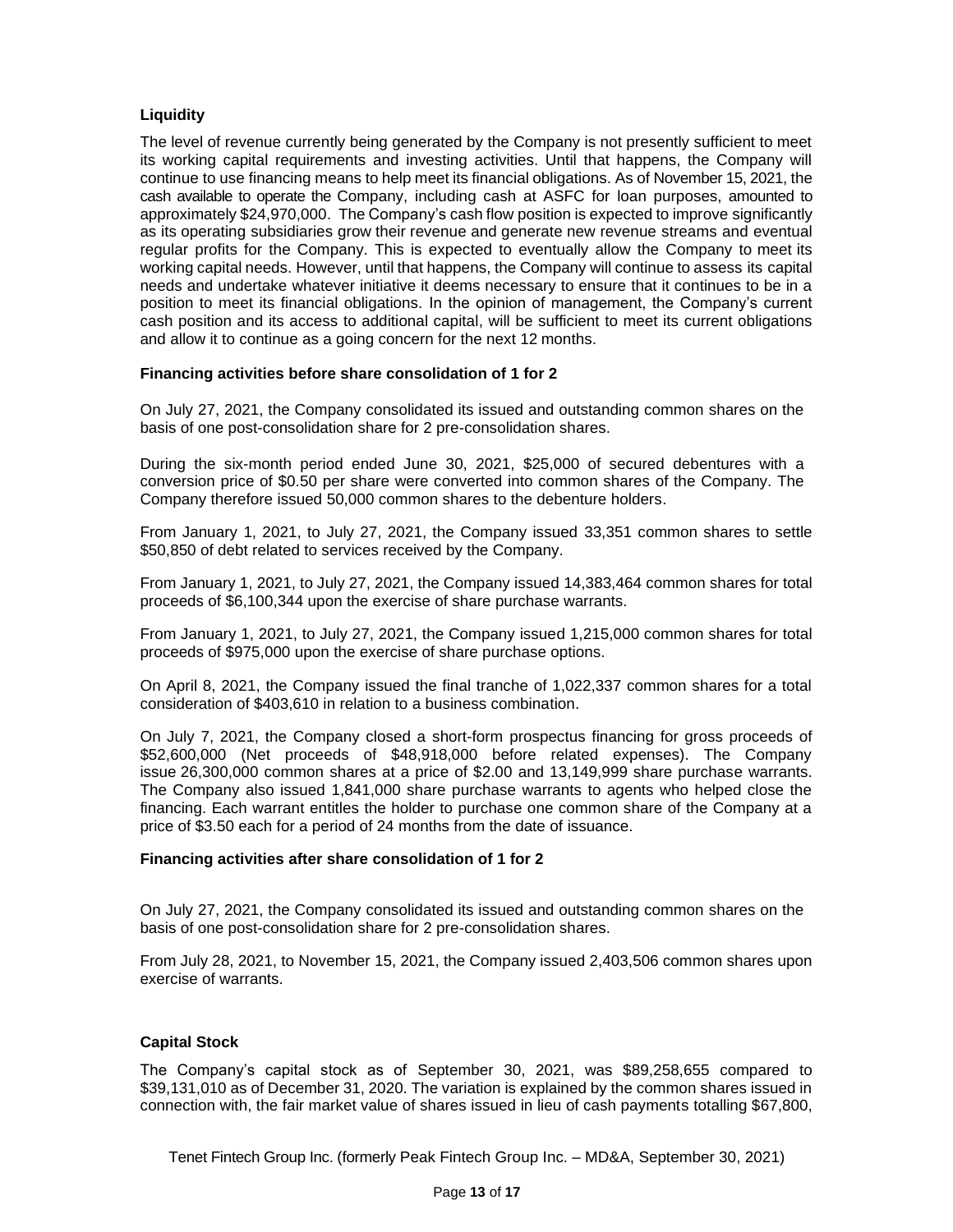fair market value of warrants exercised of \$12,310,172, the final tranche of a business acquisition for \$403,610, the fair market value of conversion of debentures for \$27,483 , the fair market value of the exercise of options for \$1,890,443 and the fair market value of value of shares from the prospectus of 41,922,422 less issuance cost of 6,494,305..

# **Common Shares**

As of November 15, 2021, the Company had 94,695,013 common shares outstanding after a 2 for 1 consolidation of shares on July 27, 2021. The following table summarizes the changes in shares outstanding from January 1, 2011, until November 15, 2021.

| Balance outstanding as of June 30, 2021 | 66,805,170                  |               |                   |
|-----------------------------------------|-----------------------------|---------------|-------------------|
| Date                                    | <b>Description</b>          | <b>Number</b> | <b>Cumulative</b> |
| <b>July 2021</b>                        | Exercise of options         | 525,000       | 67,330,170        |
| <b>July 2021</b>                        | Exercise of warrants        | 34,000        | 67,364,170        |
| <b>July 2021</b>                        | Prospectus                  | 13,149,999    | 80,514,170        |
| August 2021                             | <b>Exercise of warrants</b> | 969,645       | 81,483,815        |
| September 2021                          | <b>Exercise of warrants</b> | 1,111,361     | 82,595,176        |
| October 2021                            | <b>Business acquisition</b> | 11,733,012    | 94,328,188        |
| October 2021                            | <b>Exercise of warrants</b> | 322,500       | 94,650,688        |
| October 2021                            | Share for debt              | 2,825         | 94,653,513        |
| November 2021                           | <b>Exercise of warrants</b> | 41,500        | 94,695,013        |

### **Share Purchase Options**

As of November 15, 2021, the Company had 4,689,250 common share purchase options outstanding. The following table summarizes the options outstanding as of November 15, 2021.

| Balance outstanding as of June 30, 2021 |                   |               |                       | 4,359,250     |  |  |
|-----------------------------------------|-------------------|---------------|-----------------------|---------------|--|--|
| Date of grant                           | <b>Optionee</b>   | <b>Number</b> | <b>Exercise Price</b> | <b>Expiry</b> |  |  |
| <b>July 2021</b>                        | Director          | 610,000       | \$4.10                | 7-Jul-26      |  |  |
| <b>July 2021</b>                        | Employee          | 40,000        | \$4.10                | 7-Jul-26      |  |  |
| <b>July 2021</b>                        | Officer           | 175,000       | \$4.10                | 7-Jul-26      |  |  |
| <b>July 2021</b>                        | Exercised         | (525,000)     | \$1.70                | N/A           |  |  |
| August 2021                             | Employee          | 5,000         | \$8.00                | 10-Aug-26     |  |  |
| October 2021                            | Consultant        | 25,000        | \$11.50               | 28-Oct-26     |  |  |
|                                         | Total outstanding | 4,689,250     |                       |               |  |  |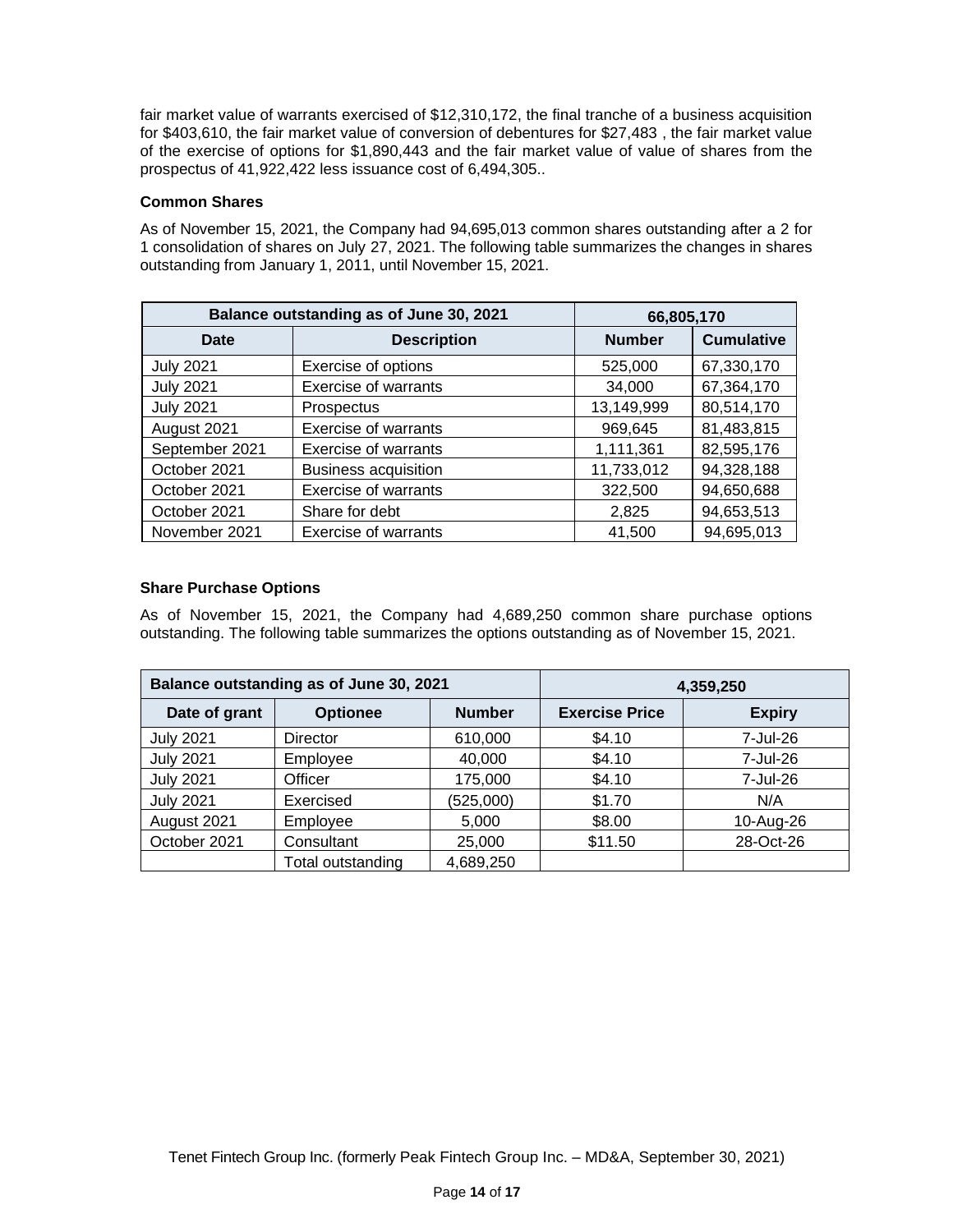### **Share Purchase Warrants**

As of November 15, 2021, the Company had 19,817,504 common share purchase warrants outstanding. The following table summarizes the changes in warrants outstanding as of November 15, 2021:

| Balance outstanding as of June 30, 2021 |                             |               | 7,565,018             |                  |
|-----------------------------------------|-----------------------------|---------------|-----------------------|------------------|
| <b>Date</b>                             | <b>Description</b>          | <b>Number</b> | <b>Exercise Price</b> | <b>Expiry</b>    |
| <b>July 2021</b>                        | <b>Exercise of warrants</b> | (30,000)      | \$0.50                | N/A              |
| <b>July 2021</b>                        | <b>Exercise of warrants</b> | (4,000)       | \$1.00                | N/A              |
| <b>July 2021</b>                        | Issuance of warrants (1)    | 13,149,999    | \$3.50                | <b>July 2022</b> |
| <b>July 2021</b>                        | <b>Issuance of warrants</b> | 1,841,000     | \$7.00                | <b>July 2022</b> |
| August 2021                             | Exercise of warrants        | (193, 720)    | \$0.50                | N/A              |
| August 2021                             | <b>Exercise of warrants</b> | (250,000)     | \$1.50                | N/A              |
| August 2021                             | Exercise of warrants        | (500)         | \$2.00                | N/A              |
| August 2021                             | Exercise of warrants (1)    | (215, 850)    | \$7.00                | N/A              |
| September 2021                          | Exercise of warrants        | (449, 780)    | \$0.50                | N/A              |
| September 2021                          | <b>Exercise of warrants</b> | (200,000)     | \$0.80                | N/A              |
| September 2021                          | Exercise of warrants        | (310,000)     | \$1.60                | N/A              |
| September 2021                          | Exercise of warrants (1)    | (151, 581)    | \$7.00                | N/A              |
| October 2021                            | <b>Exercise of warrants</b> | (137,500)     | \$0.50                | N/A              |
| October 2021                            | Exercise of warrants        | (125,000)     | \$1.50                | N/A              |
| October 2021                            | <b>Exercise of warrants</b> | (60,000)      | \$1.60                | N/A              |
| November 2021                           | Exercised                   | (41,500)      | \$0.50                | N/A              |
|                                         | Total outstanding           | 19,817,504    |                       |                  |

(1) For this issuance and exercise, two warrants need to be exercised to get one common share

# **Segment Reporting**

The Company presents and discloses segmental information, as disclosed in Note 20 of the Company's Unaudited Consolidated Financial Statements for the nine-month period ending September 30, 2021, based on information that is regularly reviewed by the chief operating decision maker who has been identified as the Company's senior management team, which makes strategic and operational decisions.

#### **Debentures**

As of November 15, 2021, the Company has no debentures outstanding.

#### **Escrowed shares**

As of November 15, 2021, the Company had no escrowed shares.

#### **Related Party Transactions**

Salaries paid to officers and directors amounted to \$197,232 in the third quarter of 2021 compared to \$93,677 for the same period in fiscal 2020. During the first three quarters of 2021, salaries paid to officers and directors amounted to \$533,546 compared to \$311,880 for the same period in 2020.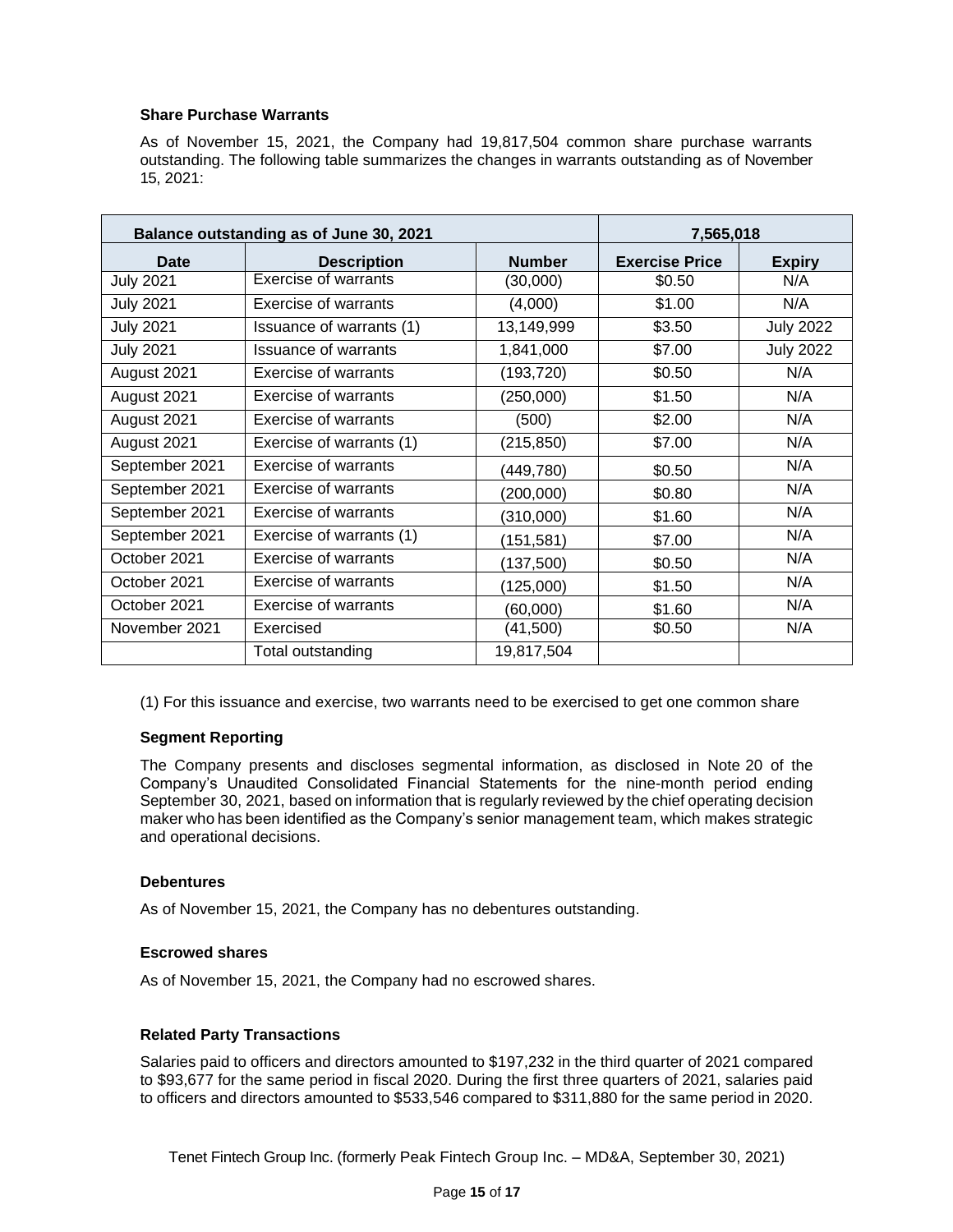During the three-month period ended September 30, 2021, share-based payments associated with salaries, board members and management fees amounted to \$747,880 compared to \$94,311 for the same period of 2020. The share-based remuneration for the nine-month period ended September 30, 2021, amounted to \$1,391,300 compared to \$203,866

for the same period in 2020.

During the period ended September 30, 2021, the Company did not incur any management fees as remuneration to a company held by a director (three-month period ended September 30, 2020: \$Nil). The management fees for the nine-month period ended September 30, 2021, amount to \$Nil (nine-month period ended September 30, 2020: \$5,775).

During the three-month period ended September 30, 2021, the Company incurred interest expense on debentures from officers of \$Nil (three-month period ended June 30, 2020: \$200). For the ninemonth period ended September 30, 2021, interest expense on debentures from officers amounted to \$Nil (nine-month period ended September 30, 2020: \$600).

During the three-month and nine-month period ended September 30, 2021, the Company incurred \$32,524 and \$107,202 respectively of royalty expense for the usage of the Cubeler software, compared to \$47,469 and \$104,370 respectively for the same period in 2020.

At September 30, 2021, the advance made by a senior officer to a subsidiary, with no interest payable, was the senior officer and at the end of the second quarter of 2021 the balance remaining totalled was \$Nil. (\$308,480 at the end of September 30, 2020).

#### **Off-Balance-Sheet Arrangements**

The Company has not entered into any off-balance sheet financing arrangements.

#### **Accounting policies**

The principal IFRS accounting policies set out in Notes 3 and 4 to the Consolidated Financial Statements have been consistently applied to all periods presented in such financial statements.

#### **Legal proceedings**

As of November 15, 2021, there were no legal proceedings against the Company.

#### **Financial Instruments**

The Company has classified its financial instruments as described in the note 4.10 of the audited Consolidated Financial Statements for the period ending December 31, 2020. The Company is exposed to various risks as described in the note 19.3 of the audited Consolidated Financial Statements as of December 31, 2020.

#### **Governance**

In order to better equip the Company with the right tools to meet the challenges of the continued growth of its business and to properly pursue its strategic plan, the Company began revamping its corporate governance practices in the fourth quarter of 2020 to bring them to, and maintain them from that point forward to high standards.

#### **RISKS AND UNCERTAINTIES**

Risk factors that may adversely affect or prevent the Corporation from carrying out all or portions of its business strategy are discussed in the Corporation's Filing Statement dated January 6, 2011, available on SEDAR at [www.sedar.com. O](http://www.sedar.com/)ther risks include:

# **Liquidity Risk**

The Company does not have a long history of operations, is in the early stage of development and